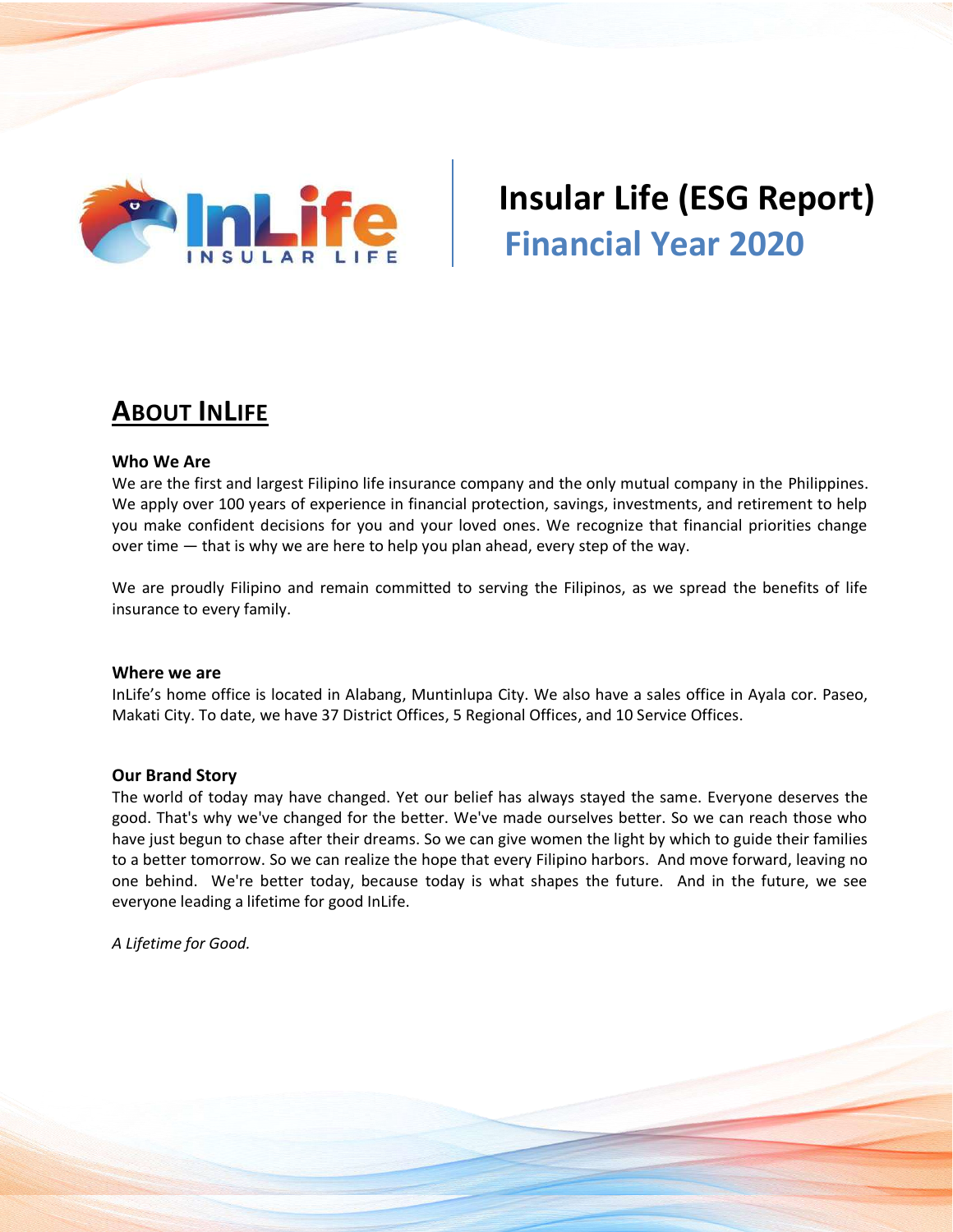#### **Board Statement**

The Board encourages Sustainability and Social Responsibility of the Company in all its dealings with the communities where it operates. It ensures that InLife interactions serve its environment and stakeholders in a positive and progressive manner that is fully supportive of its comprehensive and balanced development. The Company recognizes and places importance on the interdependence between business and society, and promotes a mutually beneficial relationship that allows the company to grow its business, while contributing to the advancement of the society where it operates.

The sustainability principles were embedded in InLife's Manual on Corporate Governance, and has been considered in the respective charters of the various board committees.

#### **Our Focus**

We address some of society's challenges – environmental, social and governance – guided by our commitment to provide positive and progressive impact through our products, services and interactions with stakeholders. However, our steadfast commitment is also responsive to attendant conditions, inherent risks and strategic opportunities that these challenges present.

### **ABOUT THIS REPORT**

This report shows InLife's environment, social and governance (ESG) activities and performance for the period 1 January 2020 to 31 December 2020, focusing on those we have determined to be materially important from an ESG perspective. The Report should be read together with InLife's Annual Report. This report has been prepared in accordance with the United Nations Sustainability Goals. All reported data are inclusive of information for owned and operated facilities of InLife and its subsidiaries. Additional information about InLife can be found in our website [https://www.insularlife.com.ph/.](https://www.insularlife.com.ph/)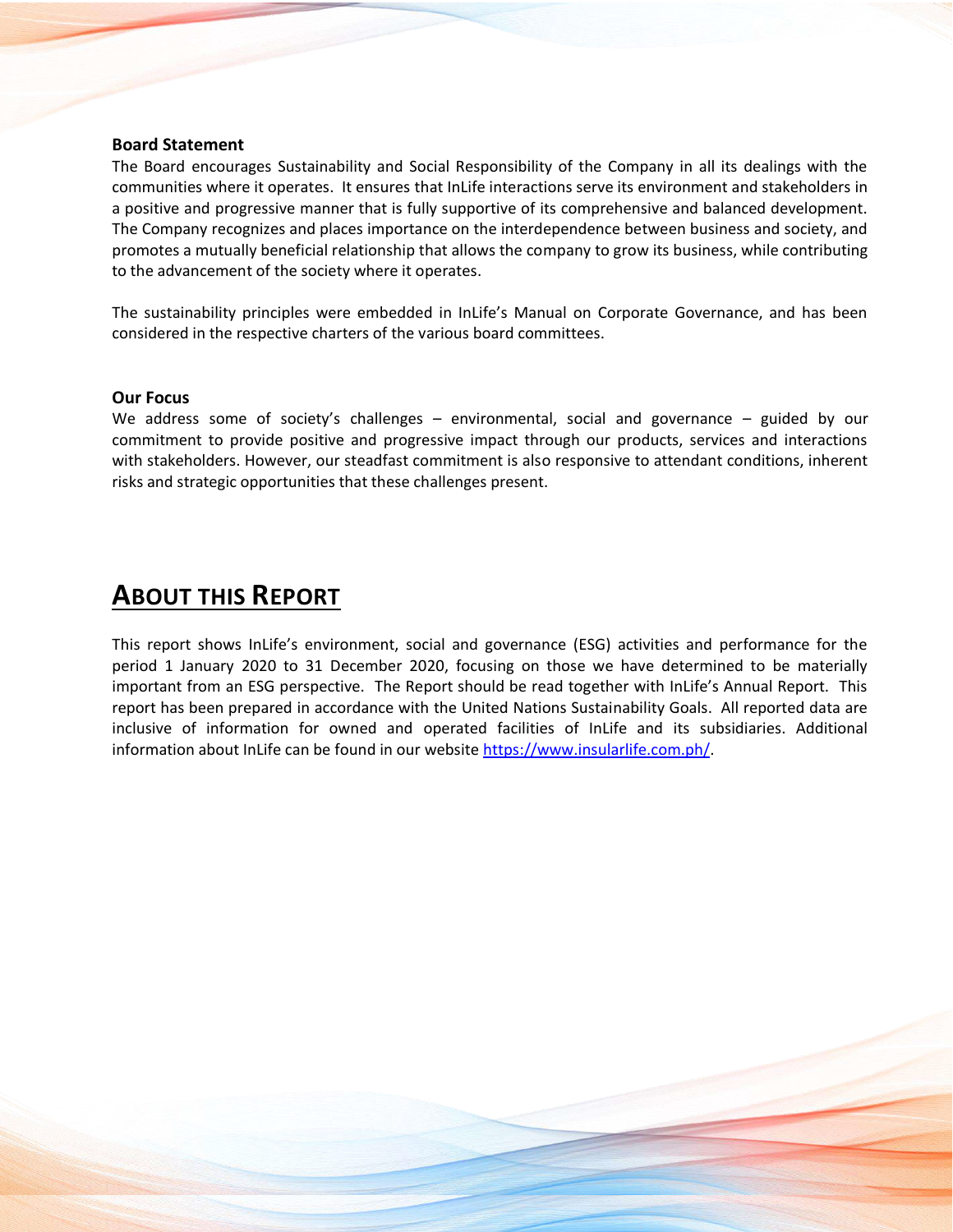### **Environment**

The pandemic played a major factor in the substantial decrease in consumption values resulting from the implementation of protocols set by the government: enhanced community quarantine (ECQ) for almost four (4) months and work-from-home arrangements. During the ECQ period, the Company operated on skeleton force and work-from-home setup both for head office and selected district offices.

| TUDIO UT TUCH LICULIUIT UNU TTULCI CUNDUNIU UNI | <b>ICare</b>  | <b>ILCC</b>   |               |  |  |  |
|-------------------------------------------------|---------------|---------------|---------------|--|--|--|
|                                                 |               |               |               |  |  |  |
| <b>Fuel Consumption (L)</b>                     | 175           | 1,860         | 609.64        |  |  |  |
| <b>Electricity (kWh)</b>                        | 1,194,800     | 6,208,032.26  | 3,564,000.00  |  |  |  |
| <b>Electricity (Php)</b>                        | 10,410,236.70 | 41,703,651.55 | 22,093,987.00 |  |  |  |
| Water (m3)                                      | 5,606         | 49.729        | 24,163        |  |  |  |
| Water (Php)                                     | 489,446.53    | 3,945,437     | 2,292,624     |  |  |  |

#### Fig.1 – Table of Fuel, Electricity and Water Consumption

InLife continues to monitor the environmental impacts of its owned buildings and operations. It is now more active in its compliance to the Department of Environment and Natural Resources (DENR) requirements. It has appointed one (1) Pollution Control Officer for its three (3) main buildings – ILCC Alabang, Insular Life Building Makati, and ICare Building Makati. As an initial step for their accreditation, these people were sent to various trainings for them to better understand the processes and requirements concerning environmental standards and parameters. Moving forward, the Company will continue to reduce electricity costs and promote renewable energy by introducing energy-efficient (inverter-type) air conditioners, installing solar cells in the Company-owned branches, among others.

The ECQ also paved the way to streamline a number of processes and ultimately lessen the Company's carbon footprints:

- Initiated the move of company apps to the cloud from on-premise systems
- Laptops that are enabled with VPN security were issued to employees to replace desktop PCs which consumer higher energy
- Decommissioning of old servers and consolidation of active servers helped reduce energy consumption
- A general reduction of paper use, printouts and printer inks/toners

Using an automated underwriting system (AUS) beginning 2017, a rules-based underwriting engine, integrated with Insular Life's online proposal and application tools which equips the Company to quickly render an underwriting decision during the policy application process, the Company *further* shifted to online remote selling through VIBE process and paperless set-up that removed the use of printed forms resulting to the reduction of printouts in 2020. To improve approval process, e-signatures became acceptable for pre-identified documents. Premium notices for InLife clients are now sent to its Customer Portal, a password-protected app that allows our client to find updates on their insurance policies, among others.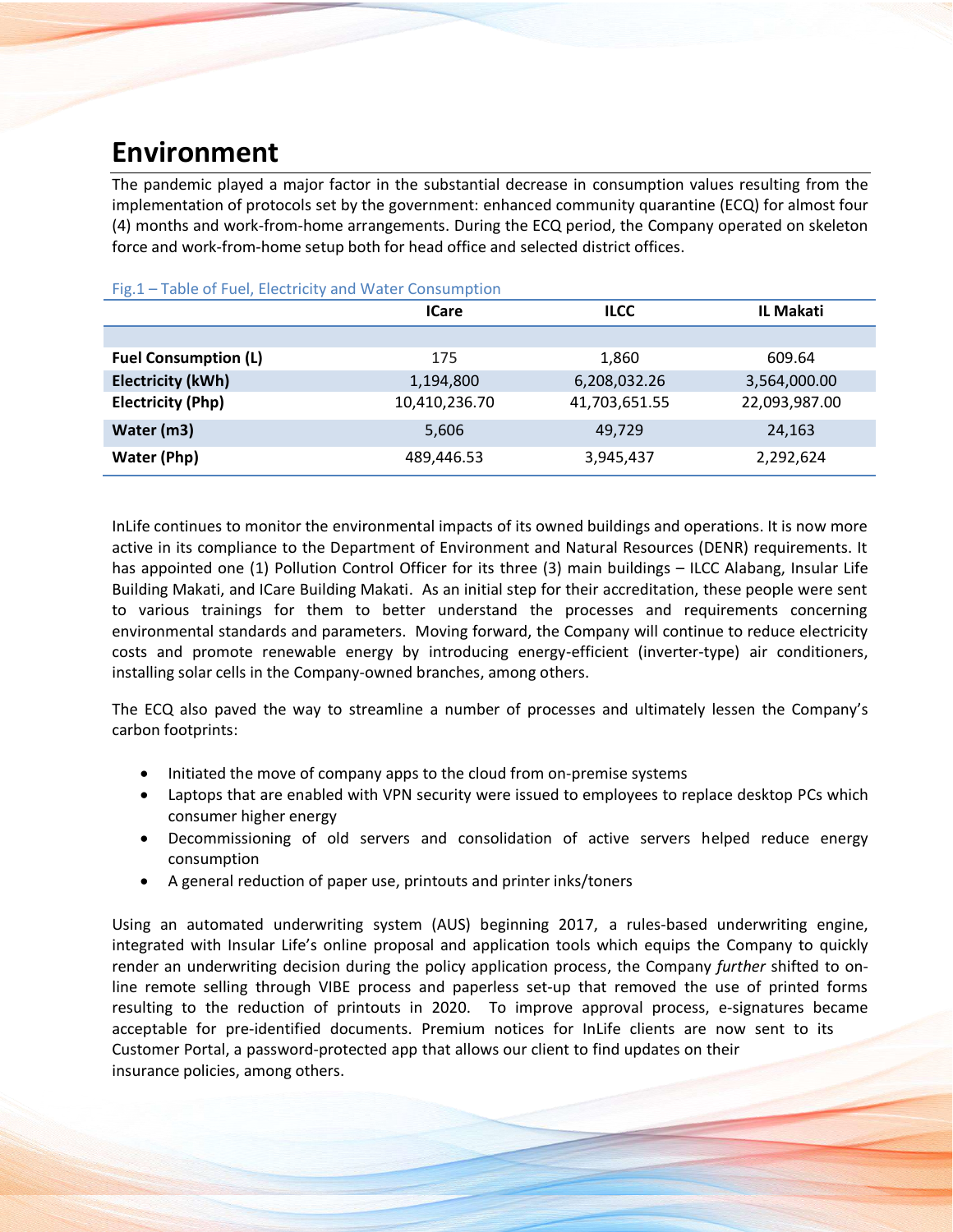Training programs and processes are now digitalized to save on resources and address the learning needs of employees not only during the quarantine period but even beyond. Paper training materials are now sent virtually on or before employees embark on their ILEAD journey – an internal online training platform that is fully automated from registration to actual training to knowledge assessment.

Annual report, proxy forms and ballot forms have been completely shifted to electronic (PDF) version made available in the Company's corporate website.

However, to ensure the continuous Company operations during the latter part of 2020, the Company provided shuttle services to the commuting employees to reduce the risk of exposure to Covid-19. Shuttle services made use of Company cars and rented vehicles serving various locations in Metro Manila, Cavite, Laguna and Rizal. In addition, the Company cars were utilized to source and carry-out disinfection requirements. These resulted in new fuel consumption of 38,011.83 liters in 2020. As public transportation restrictions ease in 2021, the need for shuttle services is expected to decrease significantly.

#### **Waste Management**

InLife observes proper disposal of physical wastes and the destruction of e-wastes. Proper segregation is observed for physical waste. Hazardous and non-hazardous waste is disposed through city-accredited garbage collectors while hazardous waste is disposed via DENR-accredited waste handlers.

|                                | <b>ICare</b> | <b>ILCC</b> | IL Makati |
|--------------------------------|--------------|-------------|-----------|
| Total non-hazardous waste (Kg) | 8.955        | 53,366      | 131,800   |
| Total hazardous waste (Kg)     | 1,129.9      | 4.800       | 2360      |
| Total waste (Kg)               | 4.160.4      | 58,166      | 134,160   |

#### Fig. 2 – Table of Waste Material Generated

On the other hand, electronic data is properly expunged/cleared based on existing server decommissioning guidelines. Data destruction certification is sought whenever applicable.

The Company endeavors to further reduce its waste generation as it moves towards full digitalization, while reinforcing the general awareness on environmental concerns across the organization.

#### **Kawayanihan "Bamboo" Project with Philippine Bamboo Foundation and Lubao, Pampanga**

The CSR arm of InLife, the Insular Foundation, joined hands with the local government of Lubao, Pampanga and Philippine Bamboo Foundation (PBF) to kick start the Kawayanihan project. The Foundation adopted 1.8 hectares of riverbanks for bamboo tree planting in the six-hectare ecopark. Project is for a period of 3 years beginning 2019. As of 2020, the project recorded 100% survival of the 240 bamboo saplings planted which covered 1 hectare of land. In 2020, the second batch of 240 saplings were planted with the help of Lubao LGU workers last November. The total land area planted with bamboo for Year 2 is approximately 3,840 sq meters.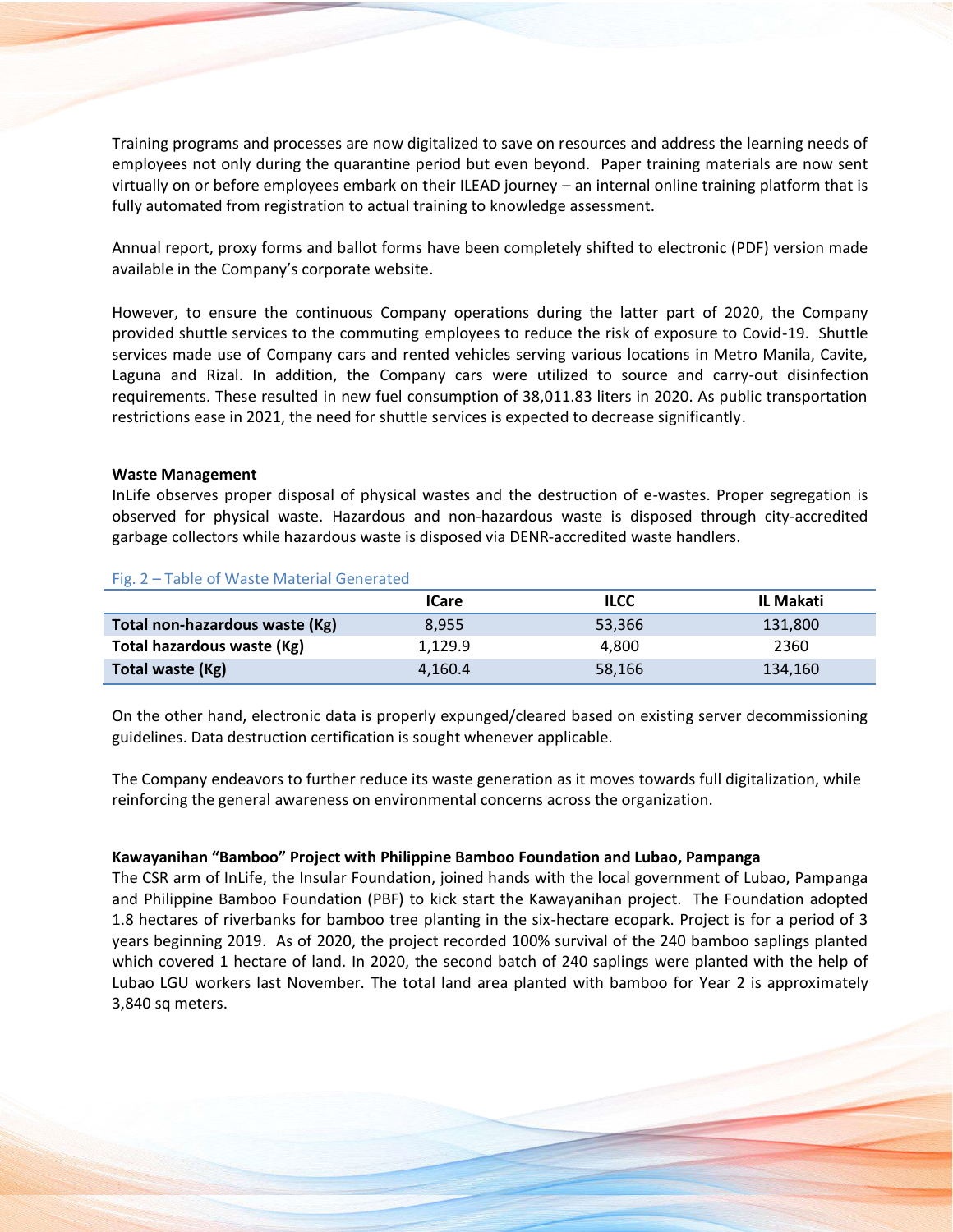#### **Partnership with Philippine Eagle Foundation**

In 2020, the Foundation completed its three years of partnership with the Philippine Eagle Foundation (PEF) for their campaign entitled "Saving the Bird King at Leyte and Samal Islands". This partnership project undertook Philippine Eagle surveys in the areas in Leyte - Mt. Nacolod and municipality of Kagbana. There was an intensified Information and Education Campaign (IEC) in these areas through several film showing activities of the film entitled the Bird of Prey film. It also worked with locals, from Barangay up to the LGU level, with the end in view of capacitating local people to be their own forest guard and take care of their Key Biodiversity Areas.

#### **Going Green**

In 2020, InLife launched a series of technological breakthroughs to provide clients the best possible experience online, whether for making InLife products available to more Filipinos or satisfying customerrelated concerns. Filipinos nationwide now use different online tools such as ViBE (Virtual Business Enabler), Go Green for paperless policy contracts, The InLife Store, and more.

InLife launched its *Go Green, Go Paperless* project wherein policyholders can get their premium and policy notices on-line instead of waiting for their physical notices to be delivered to their elected address. By simply logging-in to InLife's customer portal and clicking "I'M IN", policyholders can now get their notices dropped to their emails.

Also launched in 2020 is InLife's friendly, funky-chic, millennial chatbot, who is ready to provide quick answers to frequently asked questions 24/7. Ella is the most recent addition to the constantly growing



lineup of new InLife digital services, she is available on Facebook Messenger. Ella gives answers right away to customers who want to know how to access policy information and get end-to-end policy servicing in the InLife Customer Portal, the company's internet-based customer service facility. Ella also helps expedite faceto-face transactions and reduce time spent outside the home because of her capability to give instructions to customers who prefer to conduct

their business in person. She helps them prepare the requirements needed during the visit and find the most convenient InLife branch to go to.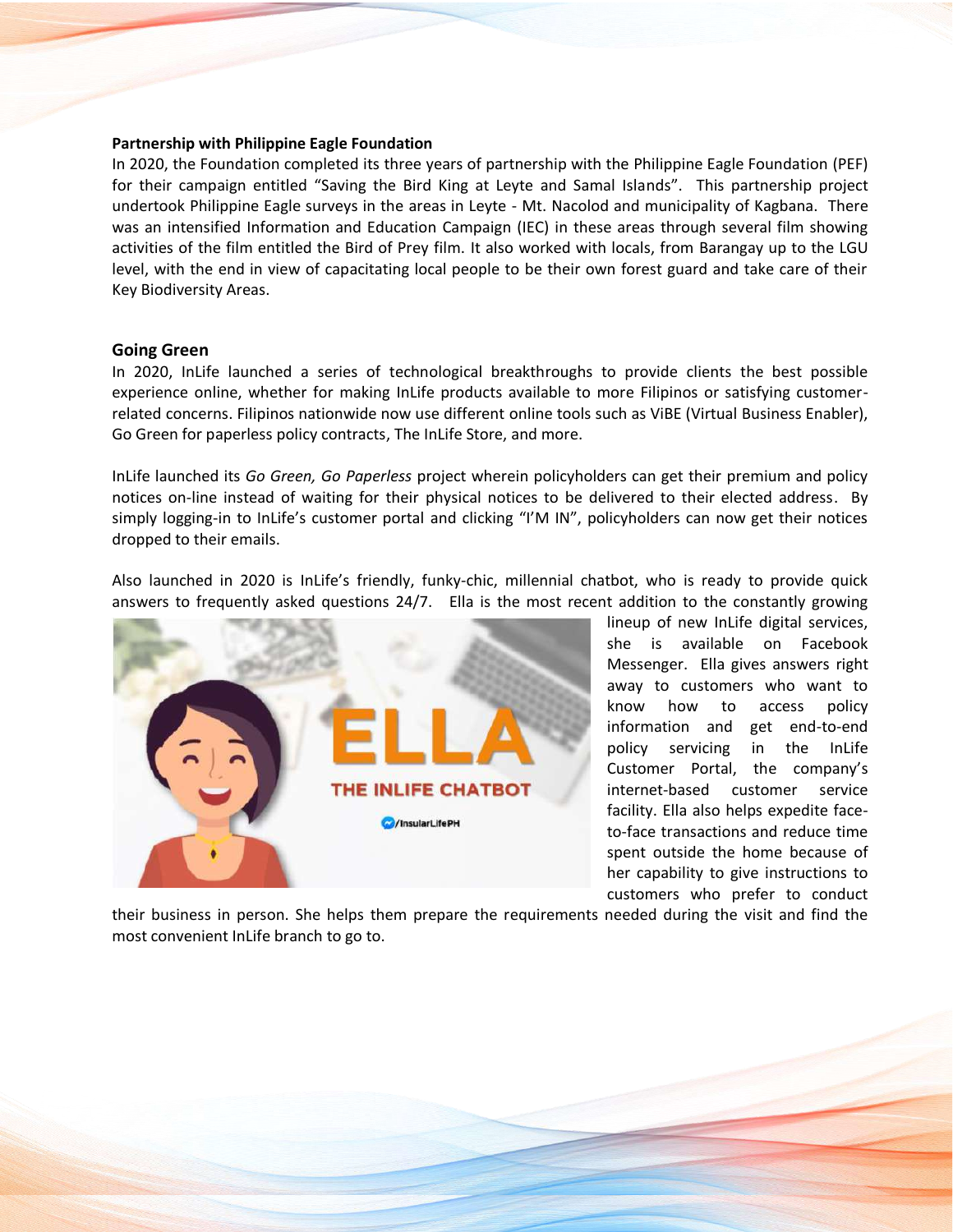## **Social**

#### **Financial Goals and Literacy**

As the top insurance plan provider in the Philippines, InLife helps the Filipino people to figure their financial goals and achieve them. InLife knows that earning money is difficult, especially given today's climate and global economic conditions. To start them in their financial goals, InLife has made the following tools available in its website:



InLife has also done its share in educating the public through various initiatives. A key campaign designed to further financial education amongst its customers and the general public is the *Maperaan* campaign which began in 2018. MAPERAAN means knowing how to grow your hard-earned money so you're always prepared whatever happens. *Ang taong MAPERAAN, pinapalago ang pera para handa kahit anong mangyari.* As the Filipino's force for good, Insular Life is here to impart the importance of patience, perseverance, sacrifice, and preparedness – the very values that represent the Filipino's *pagiging madiskarte, pagiging maparaan*. Through its MAPERAAN efforts, InLife simplifies financial literacy, making it relatable and part of everyday life, so that opportunities to provide a lifetime for good come within reach.

InLife provides programs and products that are designed to educate and empower progress-driven Filipinos to become MAPERAAN. These programs seek to enable each one to make informed decisions and, through its products, protect their families from financial risks, attain financial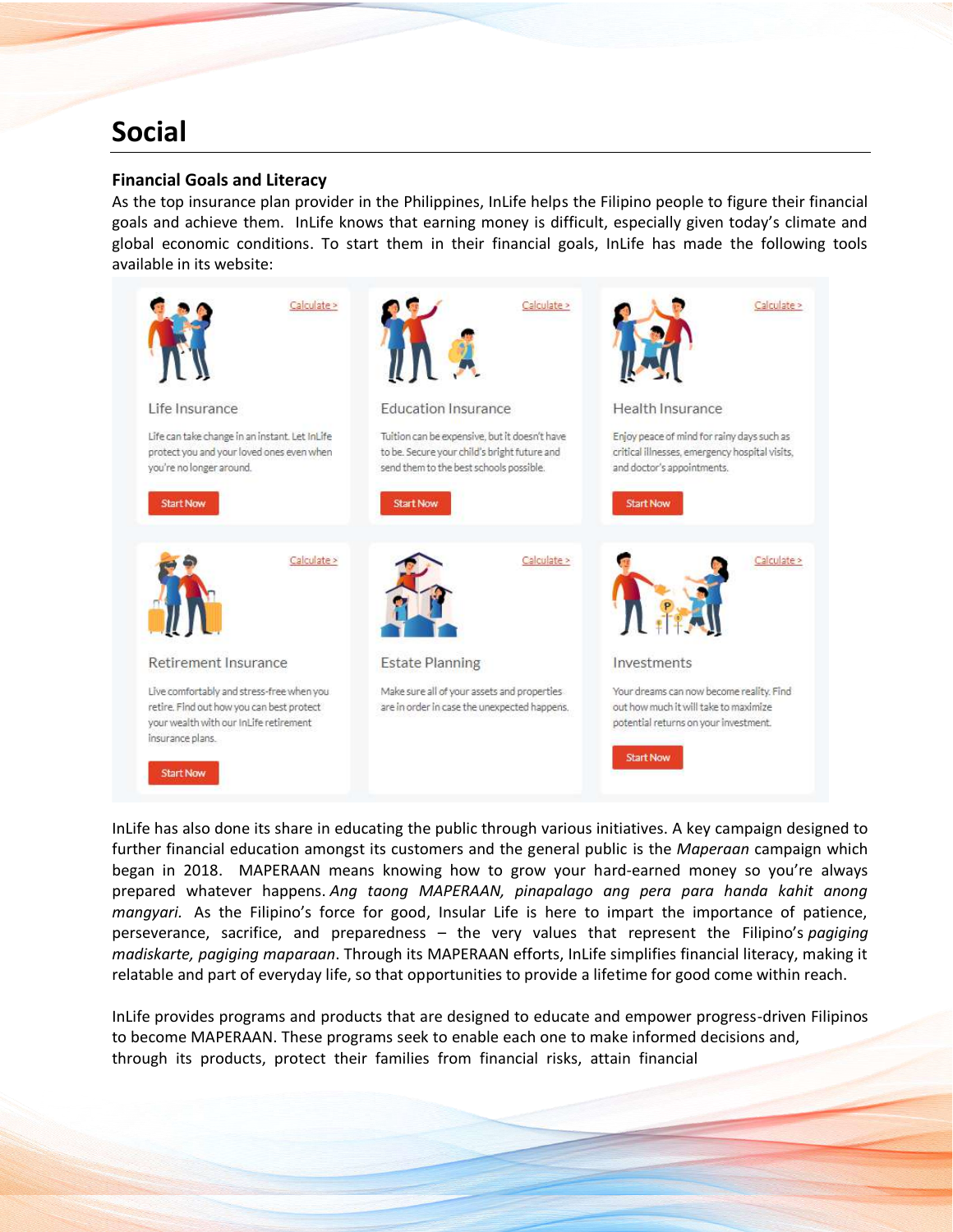security to fulfill the Filipino dream and, ultimately, build a stronger Philippines.

#### InLife MAPERAAN Programs

#### $\checkmark$  InLife Wealth [University](https://www.youtube.com/inlifewealthuniversity)

Demystify money matters with the help of the InLife Wealth Mentors on YouTube. InLife Wealth University seeks to answer the most asked questions about money – from learning to save to diversifying investments, from earning your first paycheck to planning your retirement, from buying your first policy to insuring your own employees*. Para sa magandang buhay, tutulungan nila tayong maging MAPERAAN.*

#### ✓ [InLife](https://www.insularlife.com.ph/become-a-financial-advisor) Alpha

*Maging MAPERAAN at tulungan ang iba maging MAPERAAN sa* InLife Alpha. InLife's management development program hopes to nurture young Filipinos to become respected financial advisors, fast tracking their progression to become Million Dollar Round Table (MDRT) members and top agency leaders. With the skills and knowledge to succeed in the business acquired through training, Alphas can share the vision of InLife to help fellow Filipinos live a lifetime for good.

#### $\checkmark$  InLife [Sheroes](https://www.inlifesheroes.com/)

A movement that empowers women to take charge of their own and their family's future, InLife Sheroes was born from a partnership between Insular Life and the International Finance Corporation (IFC), a member of the World Bank Group. In efforts to upskill the Filipino woman to become MAPERAAN, InLife Sheroes has four focus areas that it aims to deliver on: financial literacy, health and wellness, women-specific solutions, connections to business and social networks.

### ✓ [Gabay](https://www.insularlife.com.ph/news/inlife-sheroes-teams-up-with-pldt-gabayguro-158) Guro

This partnership of InLife Sheroes with PLDT and Smart has set out to deliver solutions that will make teachers nationwide MAPERAAN. By making financial literacy experts accessible during Gabay Guro sessions, our teachers become more familiar with handling their own finances. With enough guidance, it opens up the opportunity for them to become experts themselves and teach others how to become MAPERAAN as an added source of income. To further future-proof them, an insurance product will be designed to meet our teachers' motivations and needs.

#### $\checkmark$  She Cares by [Sheroes](https://www.insularlife.com.ph/she-cares)

She Cares is an affordable and customizable life insurance plan that addresses the unique needs of the Filipino woman by setting up funds for health, life protection, and investments to achieve specific life goals. *Lahat posible sa Pilipinang* MAPERAAN.

#### InLife MAPERAAN Solutions

#### $\checkmark$  Solid Fund [Builder](https://www.insularlife.com.ph/solidfundbuilder)

A starting placement of P100,000 and P3,000 monthly lets you build up your funds to a million faster, while enjoying the benefits of life insurance. It's a MAPERAAN way for you to easily invest and be protected, so you can spend more time pursuing your passions.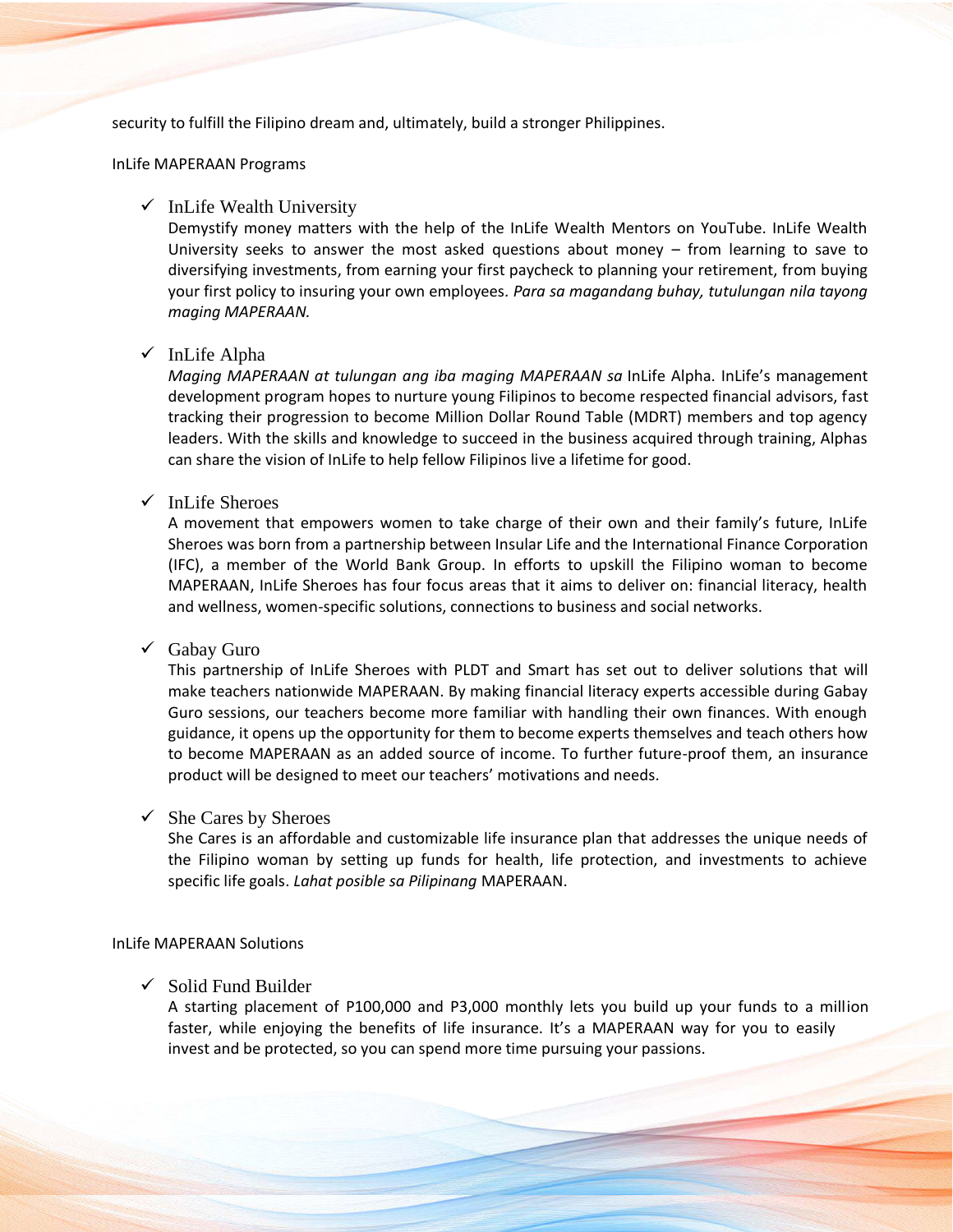$\checkmark$  [Wealth](https://www.insularlife.com.ph/wealth-assure) Assure

There's a lot to look forward to in life, whether a personal bucket lists to tick or milestones of loved ones to celebrate. With all that you've achieved and all that's in store, it's best to be backed by Wealth Assure. It's insurance with an investment that puts in a larger part of your premium into the fund so you can earn faster.

 $\checkmark$  Basic [Cover](https://www.insularlife.com.ph/basic-cover-plus) Plus

Be covered for 20 years by only paying for 10 years for insurance that offers double protection. It even gives you your money back plus a little more if nothing happens after 20 years. It's like getting insurance for free! *Yan ang tunay na* MAPERAAN.

✓ Solid [Cover](https://www.insularlife.com.ph/solid-cover)

Get maximum protection up to as high as 180x of what you're paying annually for as low as P56 per day. *Dahil para sa taong nagmamahal, may insurance na hindi mahal*.

#### **Social Impact**

InLife's corporate social responsibility arm, the Insular Foundation, Inc., works tirelessly to champion causes that will benefit generations of Filipinos to come. Ours is a multi-pronged investment in the youth's future through educational scholarship grants and financial literacy, as well as relief and rehabilitation in times of natural and man-made disasters.

The Foundation's long standing program is the Insular Life Golden Eagle Award Incentive program for high school students in the form of the Golden Eagle Award medals awarded to high school valedictorians. Only the top 500 public and private high schools are qualified to participate in the program. All recipients are automatically qualified to vie for the Insular Life College Scholarship Grant at the University of the Philippines, Diliman, or in any of the five selected State Universities in the provinces for those interested to take up a degree in Education.

The Foundation supported a total of 114 scholars for school year 2020-2021:

| Scholars as of SY 2020-2021                        | <b>Number of Scholars</b> |
|----------------------------------------------------|---------------------------|
| <b>UP Diliman and provincial SUCs</b>              | 67                        |
| <b>Incoming Freshmen Scholars for SY 2020-2021</b> | 31                        |
| <b>Company Scholars</b>                            | 16                        |
| <b>TOTAL</b>                                       | 114                       |

Other programs of the Foundation included:

 $\checkmark$  Sponsoring 118 participants composed of Gold Eagle scholars, scholar alumni, teachers from partner schools, and representatives from partner NGOs, to attend the October 3, 2020 online forum entitled *Alt+Tab: Shifting to the Next Normal.* It was the first time the Foundation opened the learning event in public, which was rated 4.67 or Excellent.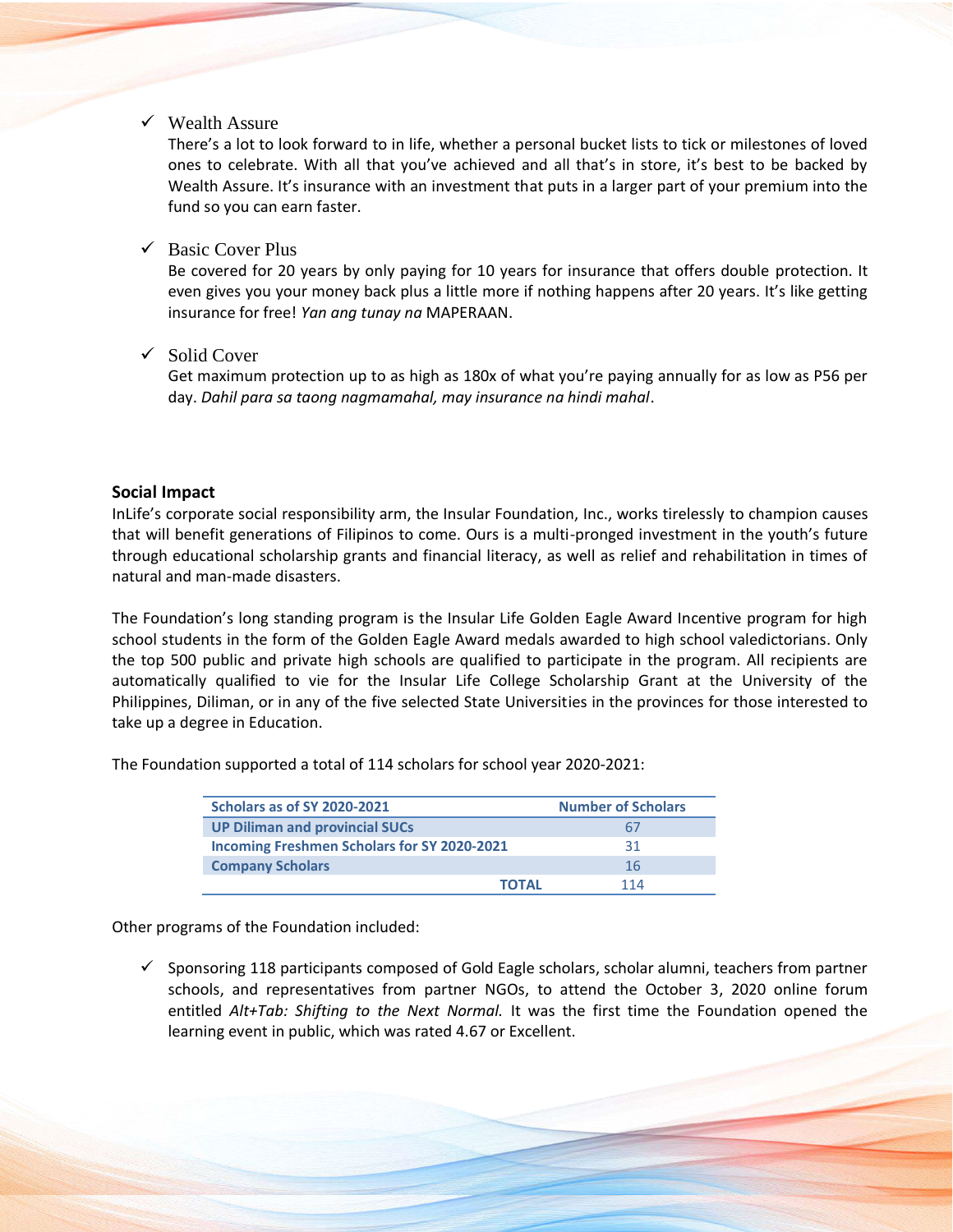- $\checkmark$  Partnership with Xepto Digital Education in Muntinlupa Science High School, a digitized productivity tools (Learning Management System) for students and teachers to help them create and deliver their teaching content and instantly measure its effectiveness.
- $\checkmark$  Alternative Learning System Community Learning Center (ALS-CLC), a five-year partnership with Cebuana Lhuillier Foundation, Inc. (CLFI) began in 2019. This Alternative Learning System provides Out-of-School Youth (OSY) and adults a chance to finish elementary or high school level by completing 9 months of non-formal schooling and passing the Assessment and Equivalency Test.
- $\checkmark$  #LCFWins: Lingap Eskwela sa Pandemya (in partnership with Manila Water Foundation) The project is part of MWFI's initiatives related to the Department of Education (DepEd)'s Water Access, Sanitation, and Hygiene (WASH) program.

| <b>School</b>                       | Grade | Original #  | SY 2019-2020    | SY 2020-2021    | <b>Retention</b> |
|-------------------------------------|-------|-------------|-----------------|-----------------|------------------|
|                                     | Level | of Scholars | <b>Scholars</b> | <b>Scholars</b> | Rate             |
| 1. Itaas Elementary School          |       | 140         | 127             | 126             | 99%              |
| 2. Alabang Elementary School        |       | 175         | 164             | 153             | 93%              |
| <b>3. Bayanan Elementary School</b> |       | 175         | 164             | 155             | 95%              |
| 4. Balili Elementary School         |       | 20          | 18              | 18              | 100%             |
| <b>TOTAL</b>                        |       | 510         | 473             | 452             | 96%              |

 $\checkmark$  Adopt-A-Scholar Program in cooperation with InLife employees

#### $\checkmark$  Brigada Eskwela Program, a cash assistance for Luzon-based schools, they are:

|    | <b>School recipient</b>                             | <b>Location</b>               |
|----|-----------------------------------------------------|-------------------------------|
| 1. | <b>Alabang Elementary School</b>                    | Muntinlupa City               |
| 2. | <b>Bayanan Elementary School</b>                    | Muntinlupa City               |
| З. | <b>Banaad Elementary School</b>                     | San Pablo, Laguna             |
| 4. | <b>Itaas Elementary School</b>                      | Muntinlupa City               |
| 5. | <b>Juan Morente Sr. Memorial Pilot School</b>       | Pinamalayan, Oriental Mindoro |
| 6. | <b>Lazaro Francisco Integrated School</b>           | Cabanatuan City               |
| 7. | <b>Putatan Elementary School</b>                    | Muntinlupa                    |
| 8. | <b>San Isidro Integrated School</b>                 | <b>Cabanatuan City</b>        |
| 9. | <b>Sto. Tomas Integrated High School</b>            | Calauan, Laguna               |
|    | 10. Fourth Estate Elementary School - Marcelo Green | Paranague City                |

#### ✓ Donation of Insular Storybooks

| <b>Recipients</b>                                                      | <b>Number of Storybooks</b> |
|------------------------------------------------------------------------|-----------------------------|
| Department of Education's (DepEd) Schools Division Office - Muntinlupa | 4.000                       |
| <b>Sunshine Club, a community-based NGO in Pasay</b>                   | 100                         |
| Hapay na Manga Elementary School in Rizal                              | 200                         |
| <b>TYI Philippines</b>                                                 | 200                         |
| ΤΟΤΑΙ                                                                  | 4.500                       |

 $\checkmark$  Christmas Outreach for our Adopted Communities in Paranaque and Cebu. The Foundation has two adopted communities – the Gawad Kalinga Marcelo Village Paranaque and Sitio Paulton, Cebu (through the Missionaries of Africa and InLife Cebu District Office). The Foundation distributed Christmas packs to a total of 100 families in the two communities.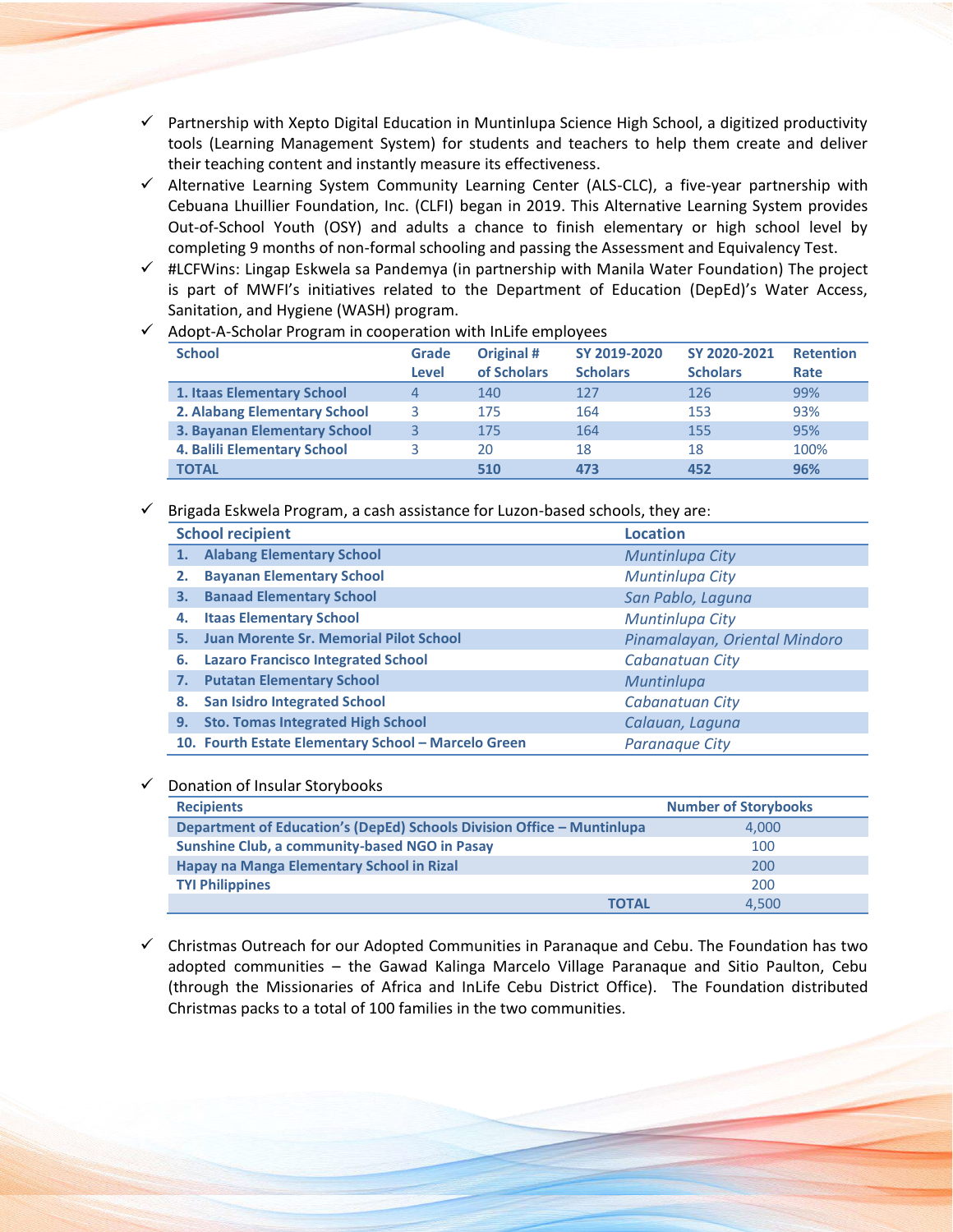#### **Our Humanitarian Response**

Even before the COVID-19 public health crisis started, the Insular Foundation was already thrust into the frontlines for disaster response and rehabilitation efforts.

✓ Taal Relief Efforts

In January 14, as a response to help the displaced families due to the Taal Volcano eruptions, the Foundation donated more than Php800,00.00. 750 families from Taal, Batangas, Sta. Rita, and Padre Pio, Sto. Tomas, Batangas benefitted from this fund drive. Donations were in the form of hygiene kits, eating utensils, beddings, blankets, and towels.

#### $\checkmark$  Typhoons Rolly and Ulysses

Humanitarian assistance were extended to those severely affected by typhoons Rolly and Ulysses.

Barely two months after completing the Project Taal Campaign, COVID-19 became a global pandemic. Insular Foundation together with contributions from employees, agents, families and friends of Insular Life and its subsidiary, Insular Health Care, Inc. raised funds to assist medical workers who are leading the fight against COVID-19. The fund-raising activity for PPEs of medical front liners started March 22, 2020. Insular Foundation matched the donation from employees and agents 1:1. Total amount disbursed for COVID-19 related efforts totaled to Php9,100,524.60, with portion of it donated by employees and agents, and other external donors at Php1,644, 423.28 (18%). Of the Php9.1M assistance, Php5M was for the Chain of Protection Program. The programs and recipients of the Foundation and InLife's program against Covid-19 are:

- Cash donation to the City Gov't of Muntinlupa
- PPEs donations to hospitals:
	- $\checkmark$  Asian Hospital and Medical Center
	- ✓ DLSU Hospital
	- $\checkmark$  Lung Center of the Philippines
	- $\checkmark$  Medical Center Muntinlupa
	- ✓ Makati Medical Center
	- $\checkmark$  Ospital ng Muntinlupa
	- ✓ San Lazaro Hospital
	- ✓ University of Sto. Tomas
	- $\checkmark$  University of the Philippines PGH
- Cash donations to:
	- $\checkmark$  Philippine Nurses Association Cebu Chapter, Inc.
	- $\checkmark$  Clark Investors and Locators Association, Inc.
	- $\checkmark$  Metro Angeles Chamber of Commerce & Industry, Inc.
	- $\checkmark$  UST Hospital for food supplies
- Food, kitchen equipment, toiletries, etc. for Ospital ng Muntinlupa frontliners
- Free insurance coverage for frontliners Chain of Protection coverage to 550 health workers of Medical City, Lung Center of the Philippines, and Capitol Medical Center.
- Free insurance coverage for eligible workers belonging to industries/organizations that provide essential goods and services, as defined under the IATF Resolutions - Chain of Protection coverage for 110,000 workers.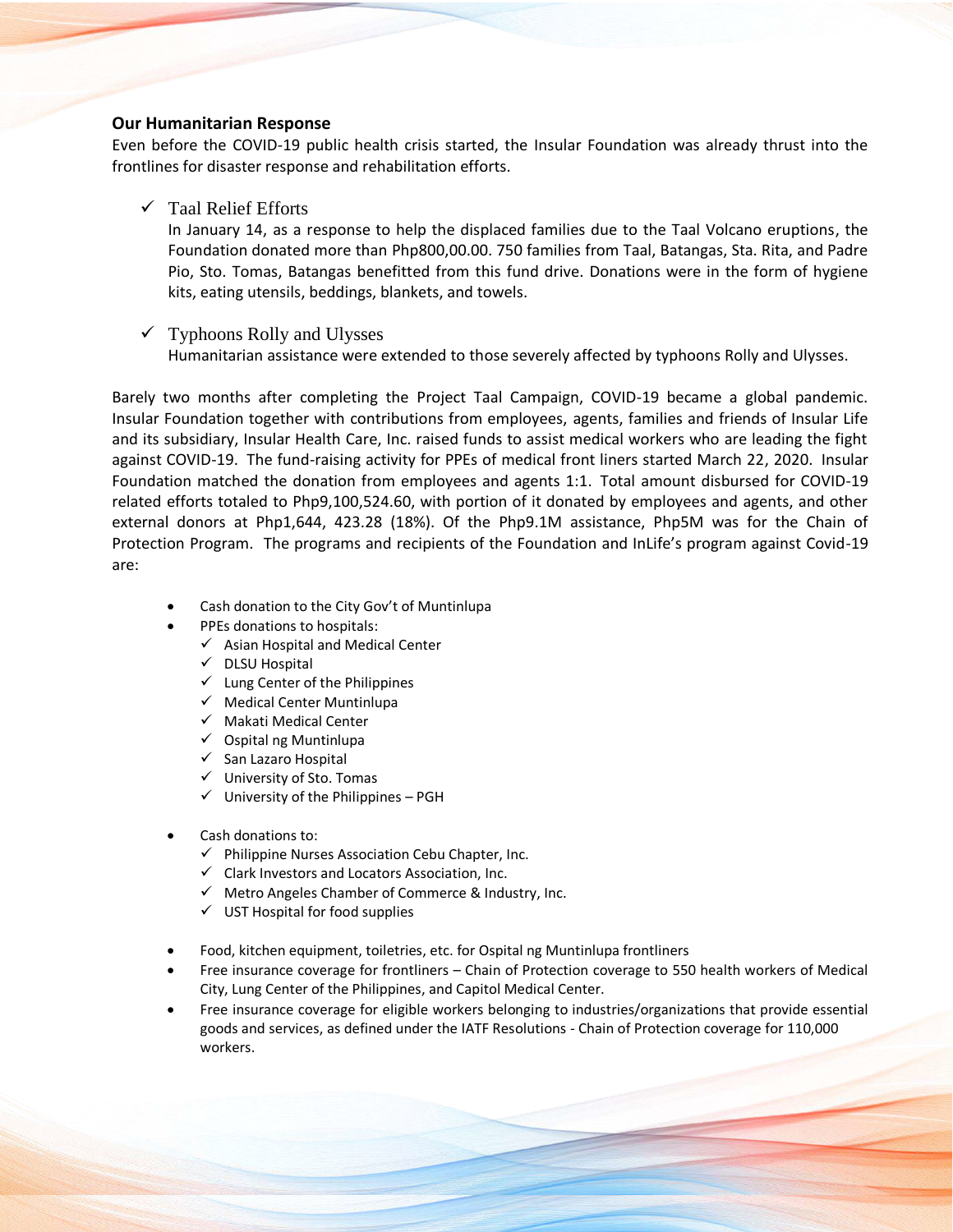#### **Workforce Diversity**

Diversity promotes innovation, inclusive growth and collaborative enterprise. As of December 31, 2020, the Company had 749 employees – 64.61% female employees, and 35.38% male employees. The average age of InLife employees was 38 years old. In terms of age, 61.5% are between ages 30 to 50, followed by the ones below 30 at 24.1 % and those over age 50 at 14.2%. In 2020, the Company's attrition rate was 6.01%, with voluntary attrition at 4.83% and involuntary rate at 1.18%.

The Company's Board of Trustees has 9 members, two of which are female or 22% of the board make-up. They were selected for their competence, experience and integrity. The selection is not restricted to age, race, gender or religious belief. We promote and encourage diversity at all levels of the organization to ensure dynamic conversations and broad spectrum of perspectives and expertise.

### **Workplace Safety and Labor Practices**

At InLife, health, safety and wellness of its employees is paramount. In 2020, the Company initiated several programs which addressed mental health, physical fitness, workplace wellness, environmental stewardship, and the COVID-19 pandemic. During the Covid-19 pandemic, 485 females and 281 male employees or a total of 746 employees reported at its Head Office in Alabang and ICare office in Makati. Of the 746 employees, only 4 employees were reporting for night shift.

Two (2) occupational health physician and an occupational health nurse were assigned to provide medical assistance to the employees. In 2020, there were 425 physical exams, 413 x-rays, 419 urinalysis, 424 blood test, and 34 ECG performed. Unfortunately, one employee died of Covid-19 in 2020.

Programs and activities in 2020 were:

 $\checkmark$  The Company's HR provided timely and informative collaterals on various subject matters concerning employee wellness -- 33 Human Resources (HR) Advisories, 11 health-related advisories, and 7 on mental health.



 $\checkmark$  The Company also had counselling sessions on nutrition, maternal and childcare, family planning, mental health and personal health maintenance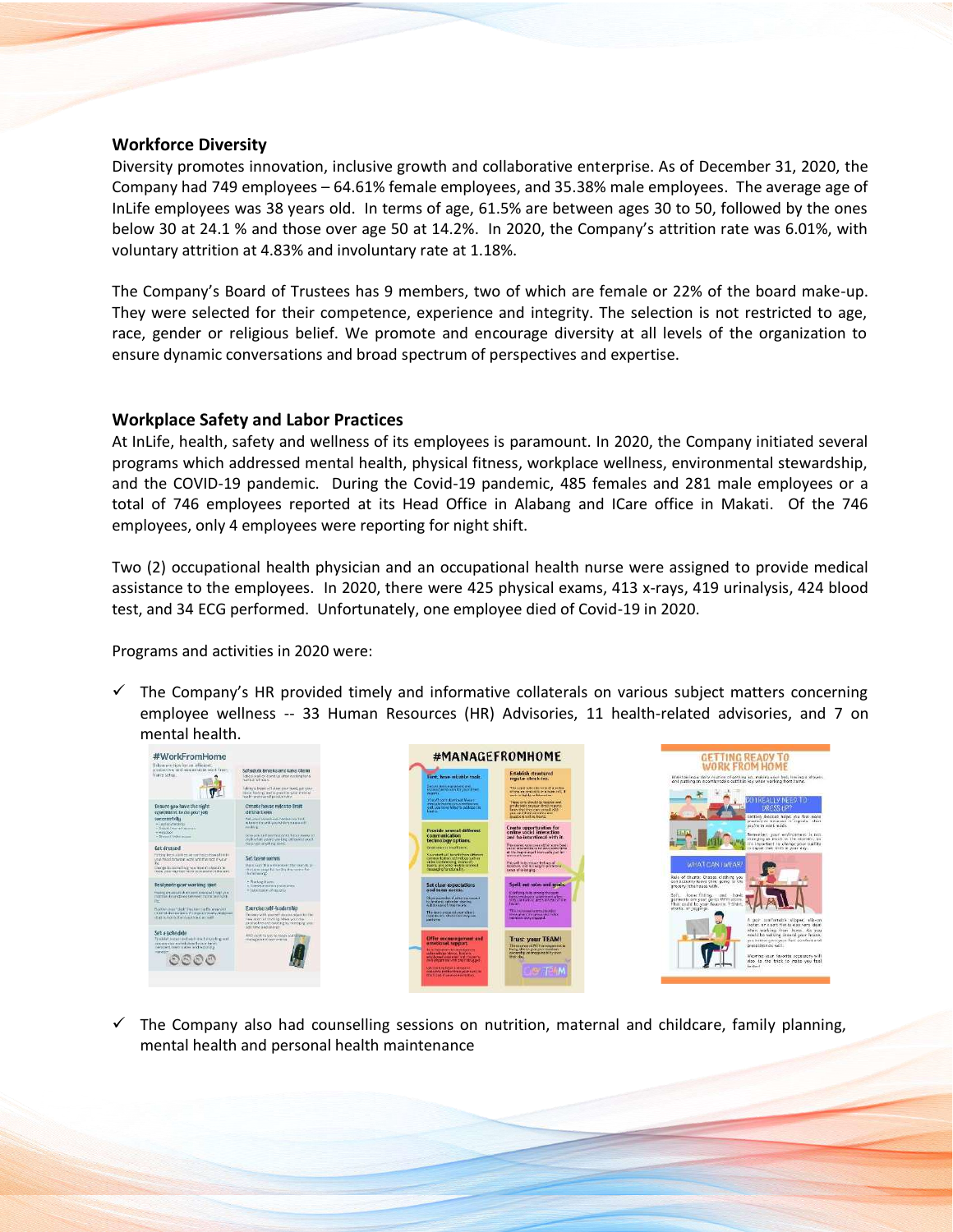- $\checkmark$  Safe Man-Hours of 11,504,640 man-hours
- $\checkmark$  The Good Squad Ambassador, the InLife employee representatives from various functional areas, initiated the *110M Steps to Wellness Contest* to encourage employees to safely exercise and promote general well-being.
- ✓ The Company tapped its Occupational Safety and Health (OSH) Committee in 2020 to oversee the health, safety and well-being of employees particularly during the Covid-19 pandemic. The InLife Health Checklist, a mandatory health declaration form for the purpose of contact tracing and monitoring of health conditions, was launched in all Insular-owned buildings, including district offices. This is also in compliance with DTI and DOLE Guidelines on Workplace Prevention and Control of Covid-19.



**Magandang Arawl Stay Safe!** 

Click the following link or scan the QR Code below to start.

#### Data on Health Checklist for ILCC

| <b>Employees</b> | $Mav-20$ | <b>Jun-20</b> | <b>Jul-20</b> | <b>Aug-20</b> | Sep-20 | <b>Oct-20</b> | <b>Nov-20</b> | <b>Dec-20</b> |
|------------------|----------|---------------|---------------|---------------|--------|---------------|---------------|---------------|
| Screened         |          | 639           | 875           | 485           | 851    | 1181          | 1133          | 1182          |
| Denied Entry     |          |               | 14            |               |        |               |               |               |
| Referred:        |          | 4             |               |               |        |               |               |               |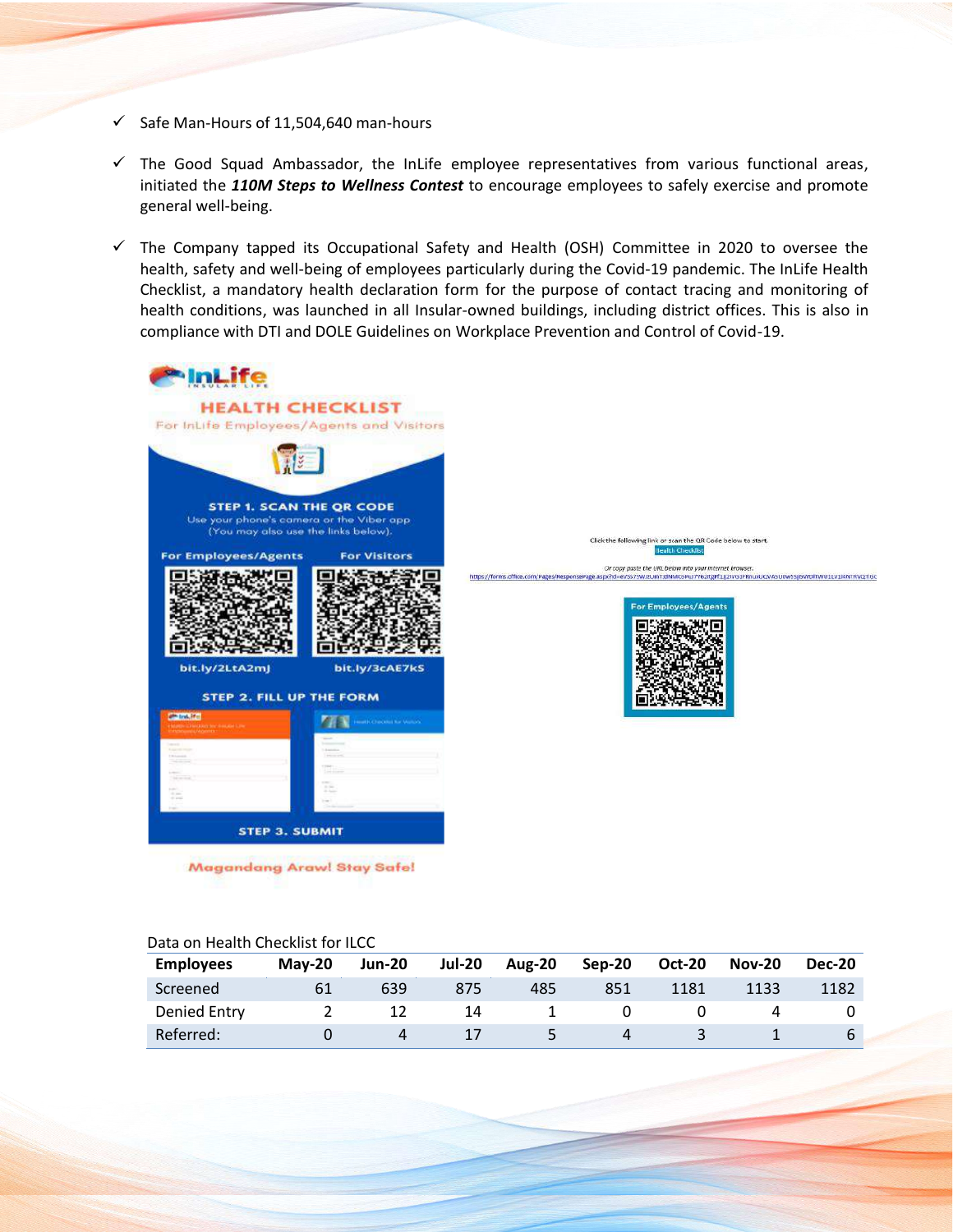| <b>Guests/Clients</b> | $Mav-20$ | <b>Jun-20</b> | <b>Jul-20</b> | <b>Aug-20</b> | $Sep-20$ | <b>Oct-20</b> | <b>Nov-20</b> | <b>Dec-20</b> |
|-----------------------|----------|---------------|---------------|---------------|----------|---------------|---------------|---------------|
| Screened              |          |               |               | 10            | 23       | 541           |               | 1093          |
| Denied Entry          |          |               |               |               |          |               |               |               |
| Referred              |          |               |               |               |          |               |               |               |

| Data on Health Checklist for Makati Bldg. |          |                          |               |               |          |               |               |               |  |
|-------------------------------------------|----------|--------------------------|---------------|---------------|----------|---------------|---------------|---------------|--|
| <b>Employees</b>                          | $Mav-20$ | <b>Jun-20</b>            | <b>Jul-20</b> | <b>Aug-20</b> | $Sep-20$ | <b>Oct-20</b> | <b>Nov-20</b> | <b>Dec-20</b> |  |
| Screened                                  | 17       | $\overline{\phantom{a}}$ | 374           | 142           | 454      | 475           | 356           | 355           |  |
| Denied Entry                              |          | $\overline{\phantom{a}}$ | 3             |               | 0        |               |               |               |  |
| Referred:                                 | $\Omega$ | $\overline{\phantom{a}}$ | 4             |               | $\Omega$ |               |               | 3             |  |
|                                           |          |                          |               |               |          |               |               |               |  |

| <b>Guests/Clients</b> | $Mav-20$ | <b>Jun-20</b>            | <b>Jul-20</b> | <b>Aug-20</b> | Sep-20 | <b>Oct-20</b> | <b>Nov-20</b> | <b>Dec-20</b> |
|-----------------------|----------|--------------------------|---------------|---------------|--------|---------------|---------------|---------------|
| Screened              |          | $\overline{\phantom{0}}$ | 148           | 132           | 672    | 265           | 453           | 528           |
| Denied Entry          |          | -                        |               |               |        |               |               |               |
| Referred              |          | $\overline{\phantom{0}}$ |               |               |        |               |               |               |

✓ The OSH also provided timely and informative collaterals on various subject matters concerning employee wellness





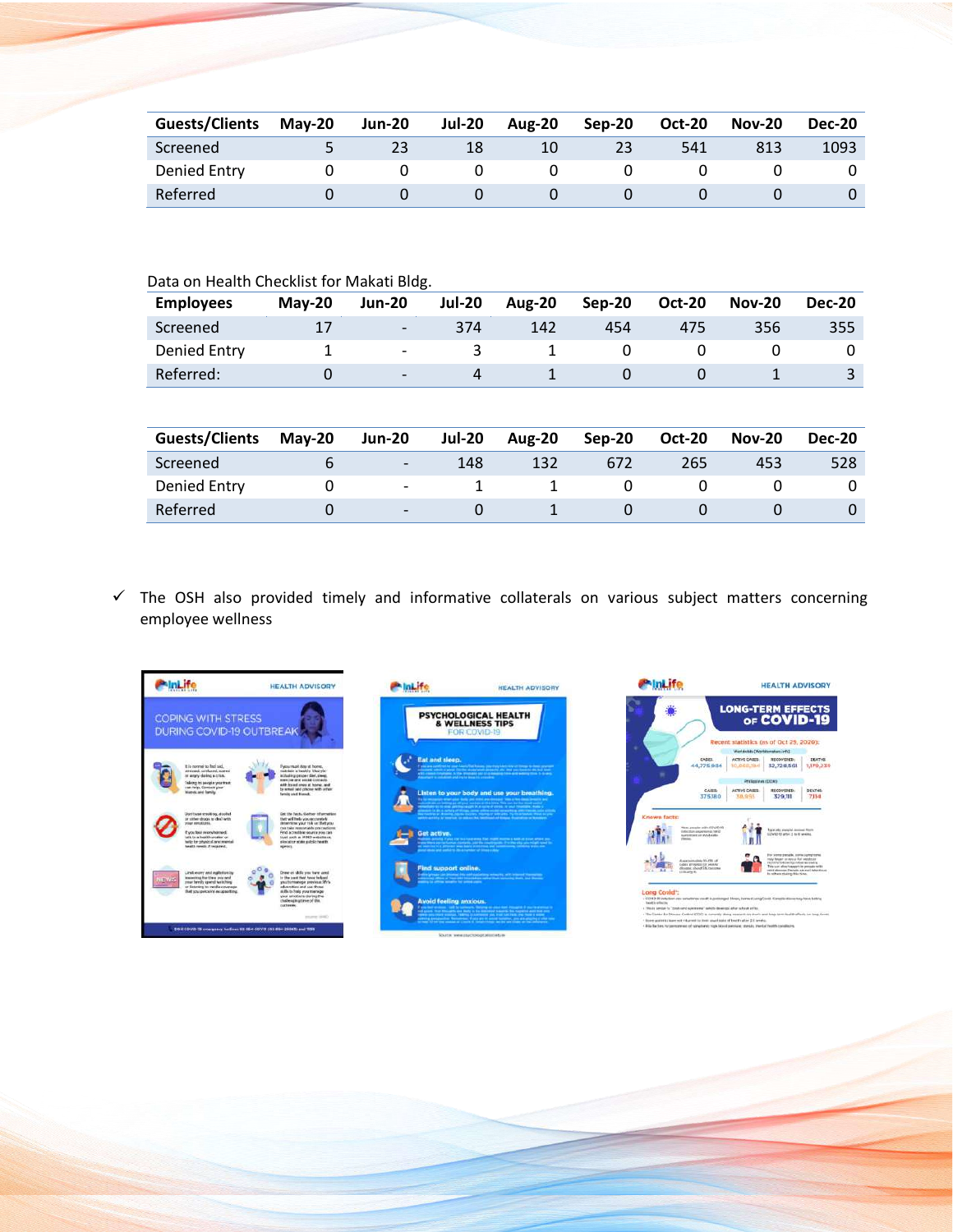

- $\checkmark$  25 instances of consultations concerning employee related policies under the Labor Management Relations
- ✓ The Occupational Health Physician issued collaterals on vaccines and vaccine-related queries



- $\checkmark$  To ensure the continuity of the Company's operations and service to customers while keeping the employees safe amidst the pandemic, several measures were adopted. These were:
	- Pick-up Point to InLife (P2P) Shuttle Service covering Manila, Laguna, Makati, Las Piñas and Cavite. The shuttle services were offered FREE during the Enhanced Community Quarantine (ECQ);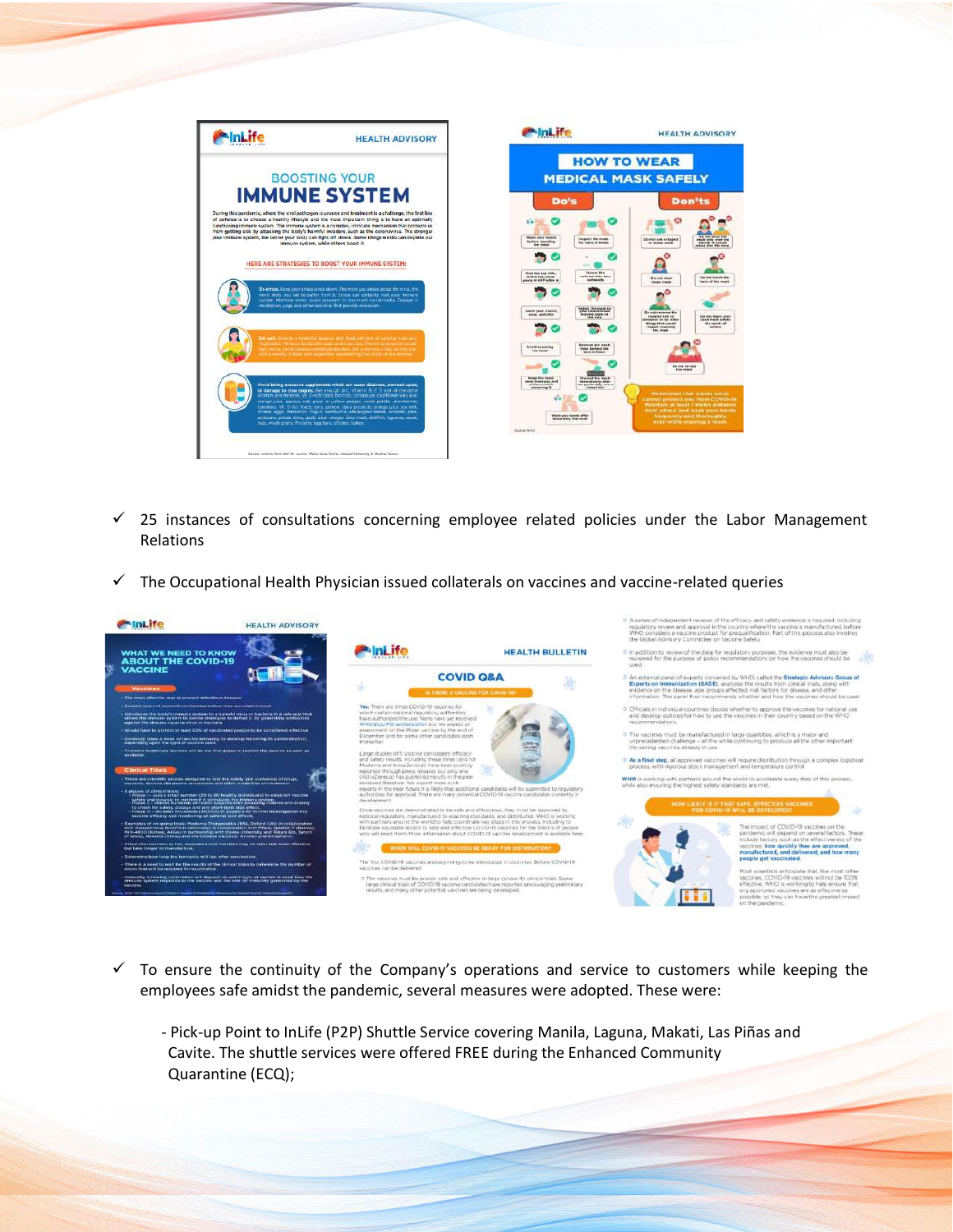- Disaster Recovery Exercise to ensure that operations are not hampered during an emergency scenario. Reporting to the back-up site for critical units and services was activated and proved ready for BAU requirements;
- Issuance of a total of 337 laptops beginning March 2020 as the employees were allowed to Workfrom-Home during ECQ; and
- Flexible work arrangement was also introduced to allow employees to report onsite on some days while work from home on other days. Based on records, flexible working hours were availed by 26.84% of male employees and 16.69% of female employees.

The Company provided several government-mandated and voluntary benefits to its employees such as leaves, loan repayment holidays, medical benefits, and other benefits. As a matter of policy, the compulsory retirement age for our regular employees (officers and staff) is at 65 years old. In 2020, the retirement benefits under Section 5 of the Bayanihan to Recover as One (R.A. 11494) or Bayanihan Act 2 (BARO 2) was made available to the Company employees. Only 5 employees availed of the retirement benefits.

#### **Sheroes: The Movement that puts women first**

InLife Sheroes is the company's flagship advocacy to empower Filipino women who are regarded as a powerful catalyst for progress. InLife partnered with the International Finance Corporation (IFC) of the World Bank to create InLife Sheroes.

- ✓ InLife co-developed a financial education module with the Philippine Business Coalition for Women Empowerment called "Shaping Her Future – The Sheroes Runway to Financial Freedom." The module adopts a life-stage approach and considers the Filipino woman's needs and priorities at every life stage.
- $\checkmark$  Sheroes engaged subject matter experts to serve as resource speakers in its financial literacy workshops. These experts were Ms. Rose Fres Fausto, personal finance guru and newspaper columnist known for advocating the Financial Intelligence Quotient; and the authority in estate planning in the Philippines, Atty. Leo Cabrera.

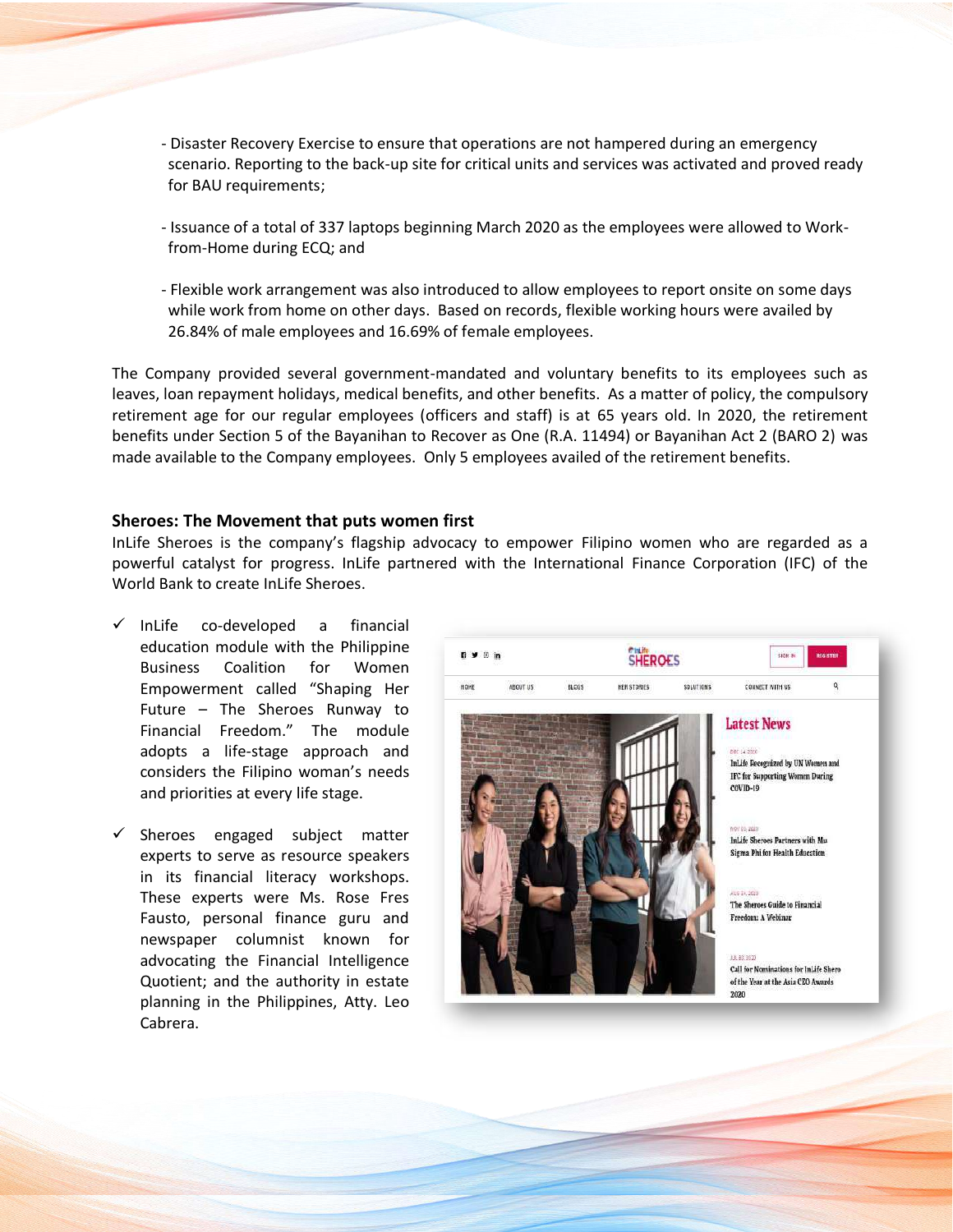#### **Employee Training and Development**

InLife recognizes that training and education form an important part in strengthening employee skills and supporting their professional and personal development. Total training expenditure for 2020 was Php2,789,040.08. Other training and development data in 2020 are:

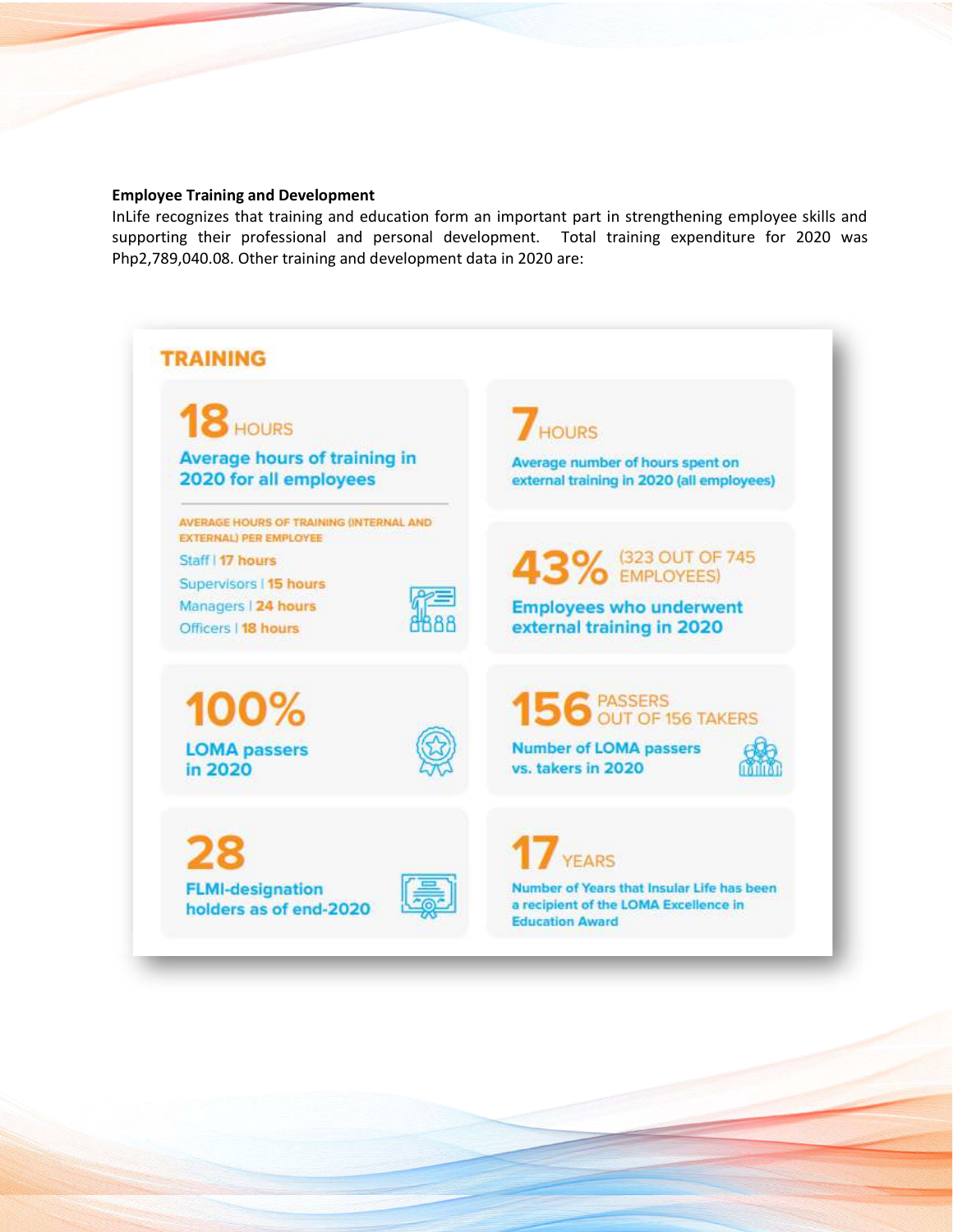### **Governance**

#### **Data Privacy and Security**

Insular Life respects and values the data privacy rights of individuals and makes sure that all personal data collected from, policyholders, employees, agents, prospects, and other data subjects, are processed in adherence to the general principles of transparency, legitimate purpose, and proportionality. In InLife, all collected data are protected through several layers of security that are working hand in hand with the business protocols and procedures. Such protection is afforded throughout the life of the relationship with the customer – from collection of data, to storage and processing, and secure disposal when the requirement arises.

InLife's Data Privacy Officer or DPO is registered with the National Privacy Commission. Said DPO is mainly responsible for:

- $\checkmark$  Monitoring the Company's compliance with the DPA, its Implementing Rules and Regulations, issuances by the National Privacy Commission, and other applicable laws and policies;
- $\checkmark$  Responsible for Data Sharing agreements, Privacy Impact Assessments, and NPC related Reporting;
- $\checkmark$  Represents InLife before the Commission and other authorities in all matters concerning data privacy

InLife's Data Privacy Manual is supported by the Data Privacy Policy of the Company from the Company's Information Security Group. Data Privacy Office shall utilize the standards set forth by Information Systems Management Systems (ISMS) under the ISO/IEC 27000 family as systematic approach to managing Personal Data in the processing systems of the Company to maintain security and privacy of Data Subjects.

For 2020, over and above the regular security measures in place, InLife undertook the following activities in the light of the Work From Home mode due to the Covid-19 Pandemic:

- ✓ PIA Validation Meet
- ✓ Quarterly Access Entitlements Review
- ✓ Third Party Security Assessment (VSAQ)
- ✓ Centralization of desktop pull-out requests for covered employees
- $\checkmark$  Released the company guidelines for using teleconferencing apps (e.g., Zoom, Viber, Webex)
- $\checkmark$  Released the company advisories and infographics on secured and best WFH practices
- ✓ VPN
- ✓ Heightened Security Operation Center (SOC) monitoring in a 24x7 environment
- $\checkmark$  SGV Cybersecurity Program Assessment (Domain on Data Privacy and Security)
- $\checkmark$  Set-up of a Threat Intelligence Platform

As of December 31, 2020, a total of 1,819,472 unique CINs / customer records were maintained by and, to date, the Company has not suffered any data security breaches.

For more information on InLife's Data Privacy Policy, you may refer to: <https://www.insularlife.com.ph/privacy-policy>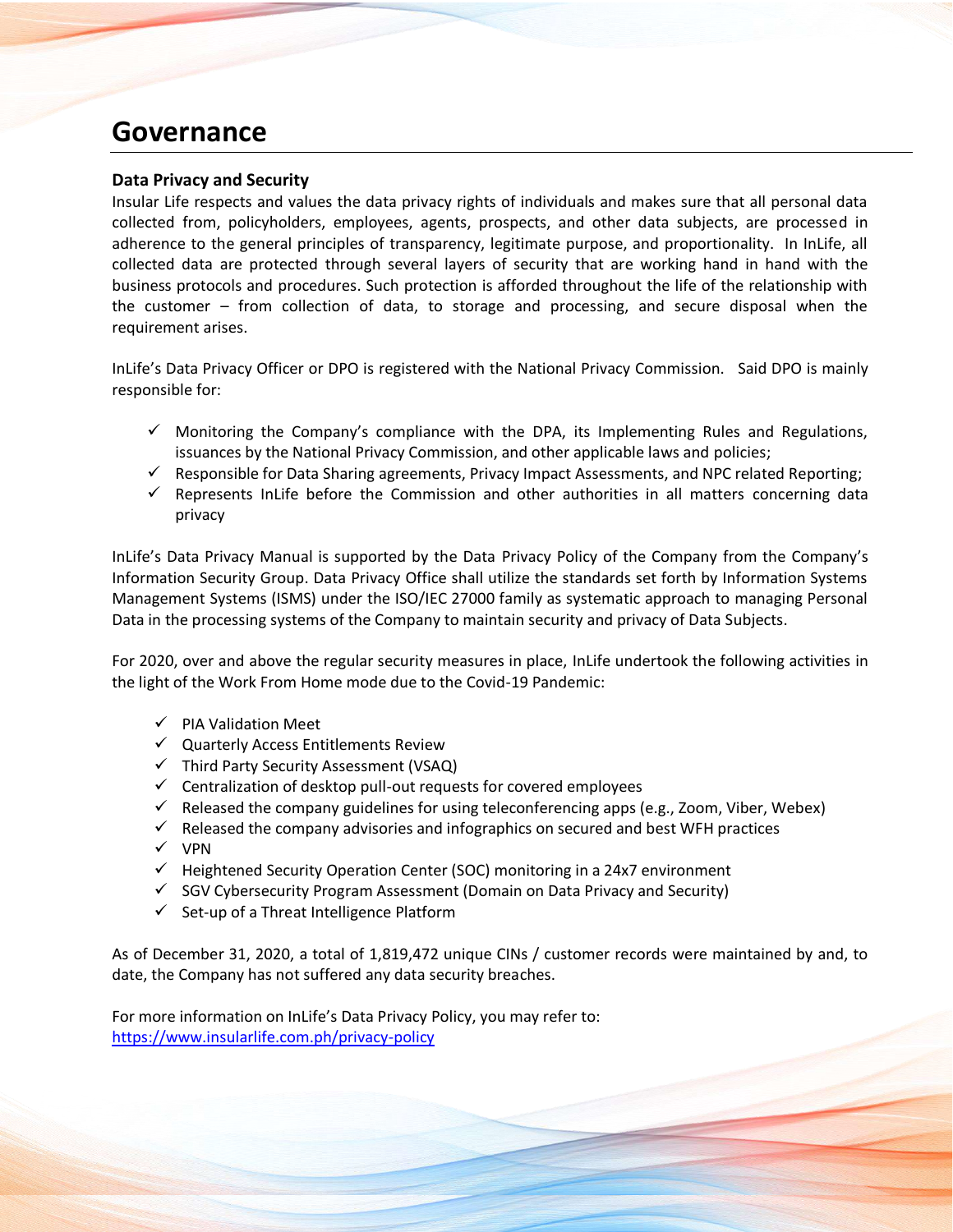#### **Corporate Governance**

The Institute of Corporate Directors (ICD) has consistently recognized Filipino-owned mutual life insurer Insular Life for its good corporate governance practices, based on the ASEAN Corporate Governance Scorecard (ACGS). The ASGS provides a rigorous methodology benchmarked against international best practice to assess the corporate governance performance of publicly listed companies in the six participating ASEAN member countries. For the last two awarding ceremonies, InLife has been the recipient of the 3- and 4- Golden Arrow awards, consecutively. During the latest ICD awarding ceremony, Insular Life Executive chair Nina Aguas said InLife takes good corporate governance seriously because it is primarily accountable to its policyholders. "It takes serious commitment, discipline and consistent action among our leaders, starting with our Board of Trustees, the Governance Committee, senior management, and key officers as the principal drivers in this journey. They lead the way to shaping and reinforcing a culture of good corporate governance, and they set good examples for the rest of the InLifers. The tone is set from the top," Aguas said in a statement.

#### **Enterprise Risk Management**

Good governance goes hand in hand with effective risk management, with one strengthening the other. Risk Management provides assurance that the right actions are being undertaken by the right people in the right way and that risks to company goals, objectives and processes are properly identified, mitigated, monitored and reported. Amidst the quarantine season, InLife's ERM launched several initiatives to better manage the risks of InLife.

- $\checkmark$  Expanded Corporate Business Resilience Plans
- ✓ Call Tree process with metrics to ensure effectiveness or success rates
- ✓ Controls Testing
- ✓ WFH Guidelines
- ✓ Released Data Governance Policy
- $\checkmark$  Annual Risk Review

ERM also launched an Enterprise Risk Management Course learning modules that ran for 76 days or from May 16 to July 31, 2020. 728 Employees took the exam with 100% completion rate.

#### **Stakeholder Management**

InLife's defines "stakeholders" as those individuals and organizations that are affected or affect the Company's business activities - policyholders, officers, employees, agents, suppliers, creditors and the community. The Company is committed to use its resources and relationships to promote cooperation among them and the Company in creating wealth, growth and sustainability.

InLife always strives to provide only the best for our Stakeholders. Even prior to COVID-19 pandemic, it has made significant investments that contribute to the betterment of our community and the environment. For decades, InLife has invested in development of education and higher learning projects all over the country. The Company invested in green bonds and continue to support green finance and environment-focused projects. The Company promotes employee volunteerism and successfully raised several fund drives for humanitarian causes. When the pandemic hit, InLife was able to quickly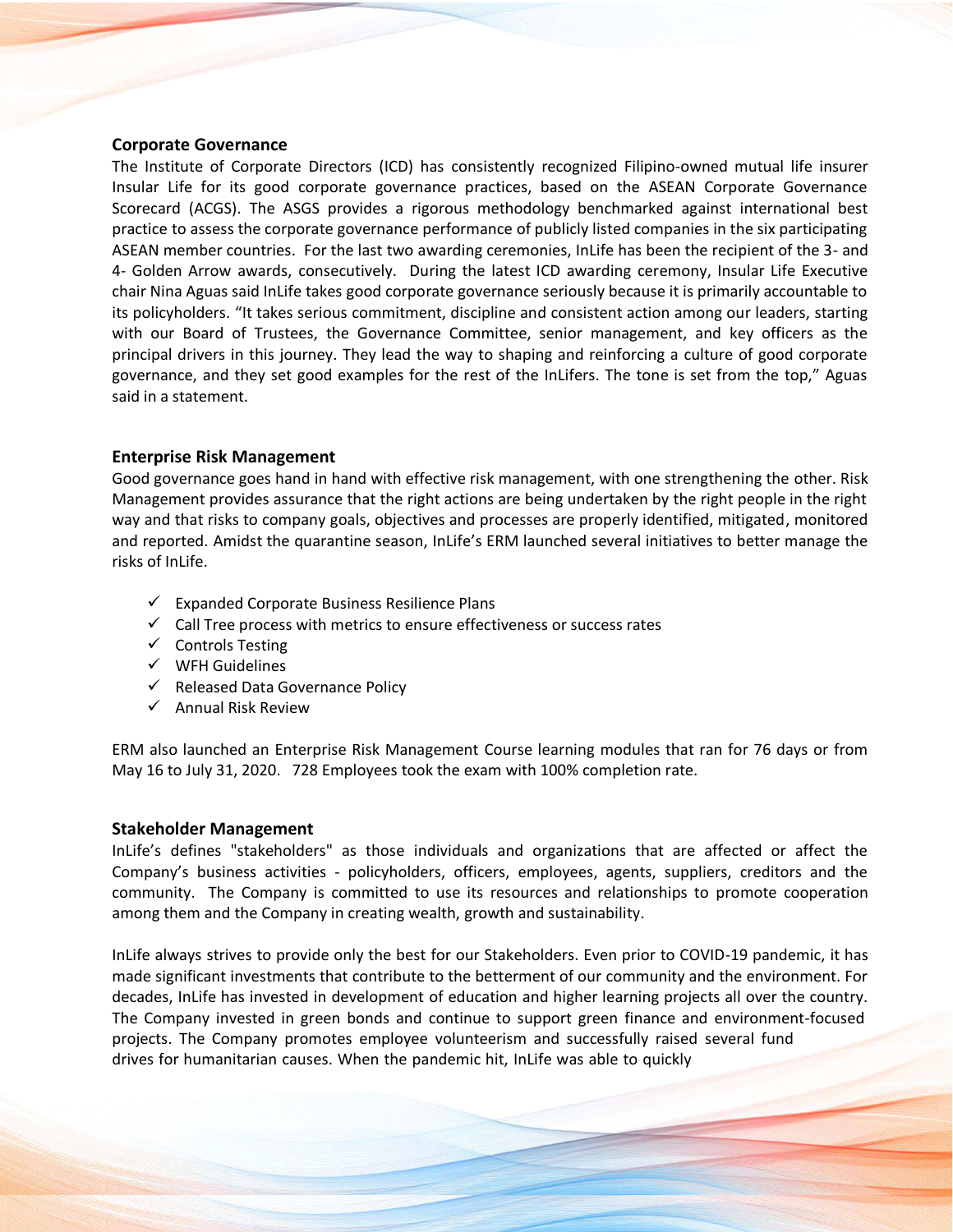implement a comprehensive and coordinated response to ensure continuity of our operations while remaining compliant with government rules and regulations. These investments enabled InLife to remain connected with its Stakeholders and to continue to provide an effective, safe, and mutually beneficial relationship with them.

The table below highlights some of our Stakeholder engagements in 2020.

#### Stakeholder: **Policyholder-Members/Customers**

- Conducted the 1<sup>st</sup> Virtual Annual Members' Meeting (AMM)
- Published Christmas Message of InLife Executive Chairman Nina D. Aguas to Policyholders
- Published the Annual Report/ Audited Financial Statements within 120 days from end of financial year
- Launched competitive products (Solid Future, Global Tech Fund. Prime Care Renewable term plan,)
- Ensured Business continuity during Enhanced Community Quarantine
- Provided Extension of grace period for premium payments to 91 days (beyond requirements of Bayanihan I)
- Strengthened of digital payment facilities in addition to the online selling of insurance products
- Provided Frequently asked questions to understand InLife group insurance
- Launched Bills presentment for renewal payment of existing InLife policies
- Enabled payment of InLife applications Online Through Debit and Credit Cards
- Launched ELLA, InLife's Chatbot
- Provided Extension of Grace Period in Compliance with Bayanihan Act II
- Empowered Women in the Age of Tech

### Stakeholder: **InLifers/ Employees**

- Ensured Business continuity during Enhanced Community Quarantine
- Acted swiftly to Protect Employees by Early release of bonus, and adoption of Flexible Work Arrangements (FWA) beginning March 2020
- Appointed new Chief Marketing Officer

### Stakeholder: **Agents**

- Launched VIBE (Virtual Business Enabler) to allow Agents to sell remotely/online
- Published uplifting stories of some Agents in *ConnecIn' Life*:
	- o Digna Lacuanan- *Shifting gears to win in Life*
	- o Mercy Gurrea- *A Taxi, Serendipity, and a Cebuana's Destiny*